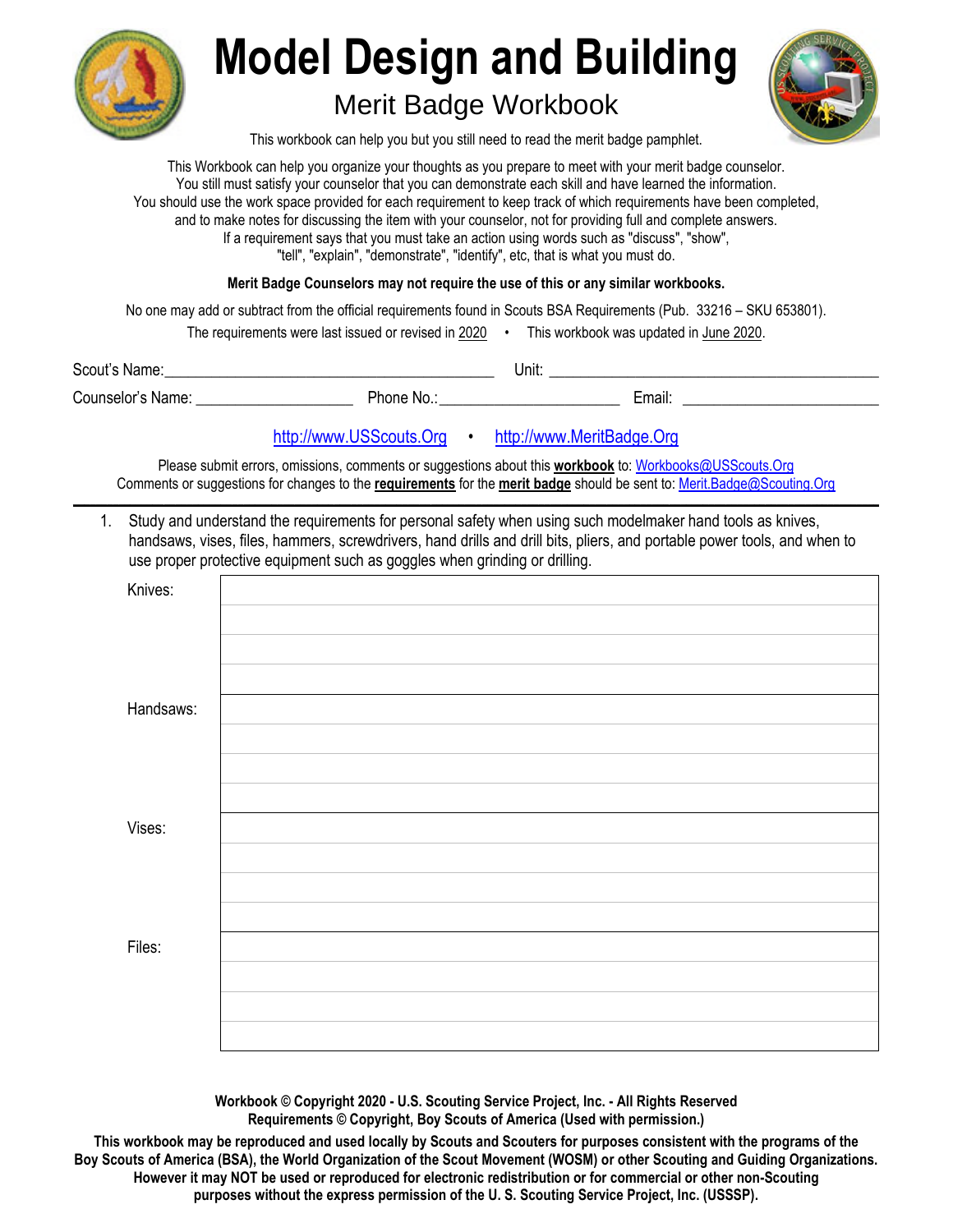| Hammers:        |  |
|-----------------|--|
|                 |  |
|                 |  |
|                 |  |
| Screwdrivers:   |  |
|                 |  |
|                 |  |
|                 |  |
| Hand drills     |  |
| and drill bits: |  |
|                 |  |
|                 |  |
| Pliers,         |  |
|                 |  |
|                 |  |
|                 |  |
| Portable        |  |
| power tools:    |  |
|                 |  |
|                 |  |

When to use proper protective equipment such as goggles when grinding or drilling:

Know what precautions to take when using flammable or hazardous products such as glue, epoxy, paint, and thinners.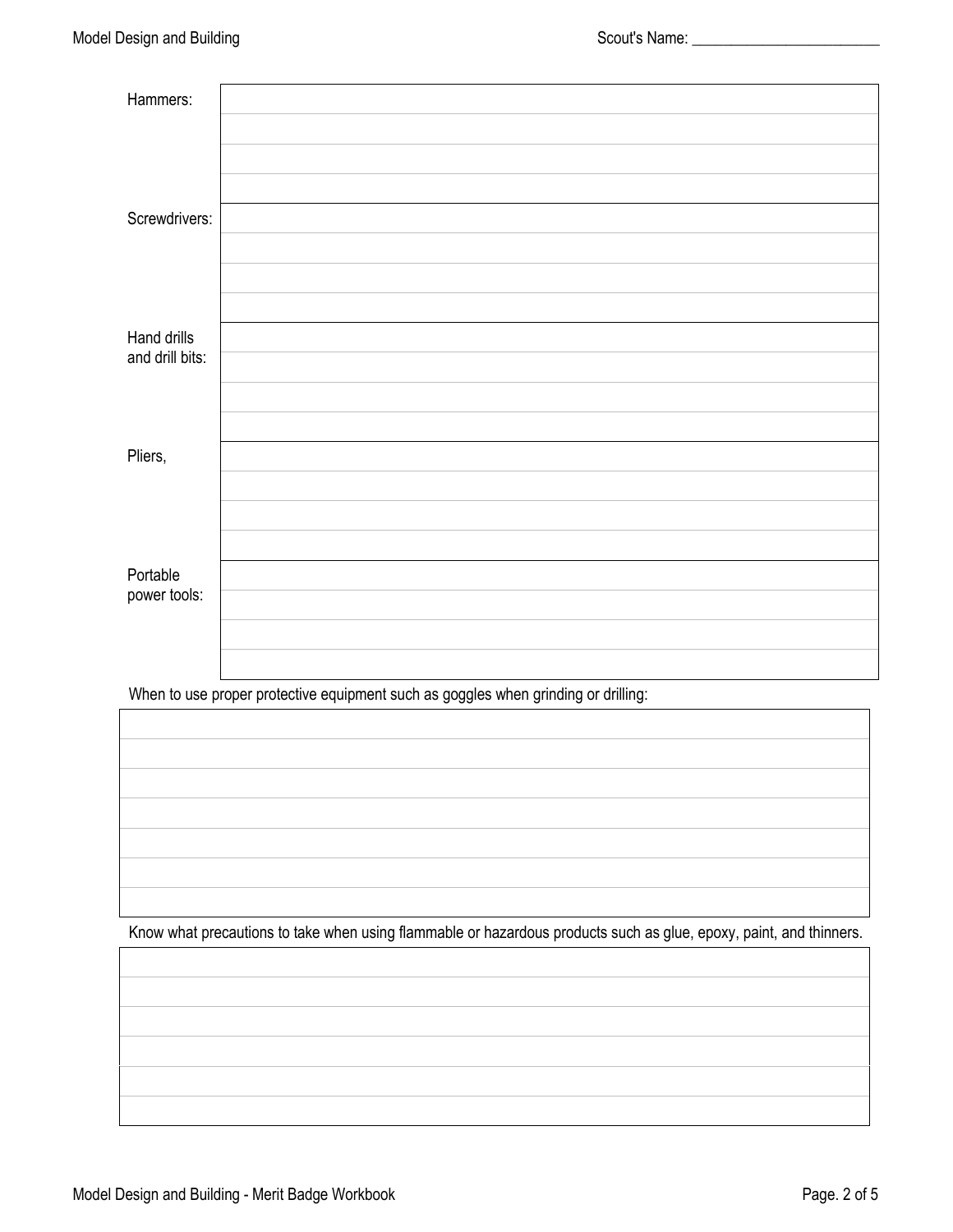Discuss these with your counselor before you begin your modelmaking project and tell why they are important.

2. Explain the uses for each of the following types of models: architectural, structural, process, mechanical, and industrial.

|                | $\sim$ $\sim$ $\sim$ | $\sim$<br><b><i>P.A.</i></b><br>$\overline{\phantom{a}}$ | $\overline{\phantom{a}}$ |
|----------------|----------------------|----------------------------------------------------------|--------------------------|
| Architectural: |                      |                                                          |                          |
|                |                      |                                                          |                          |
|                |                      |                                                          |                          |
|                |                      |                                                          |                          |
|                |                      |                                                          |                          |
| Structural:    |                      |                                                          |                          |
|                |                      |                                                          |                          |
|                |                      |                                                          |                          |
|                |                      |                                                          |                          |
|                |                      |                                                          |                          |
| Process:       |                      |                                                          |                          |
|                |                      |                                                          |                          |
|                |                      |                                                          |                          |
|                |                      |                                                          |                          |
|                |                      |                                                          |                          |
| Mechanical:    |                      |                                                          |                          |
|                |                      |                                                          |                          |
|                |                      |                                                          |                          |
|                |                      |                                                          |                          |
|                |                      |                                                          |                          |
| Industrial:    |                      |                                                          |                          |
|                |                      |                                                          |                          |
|                |                      |                                                          |                          |
|                |                      |                                                          |                          |
|                |                      |                                                          |                          |
|                |                      |                                                          |                          |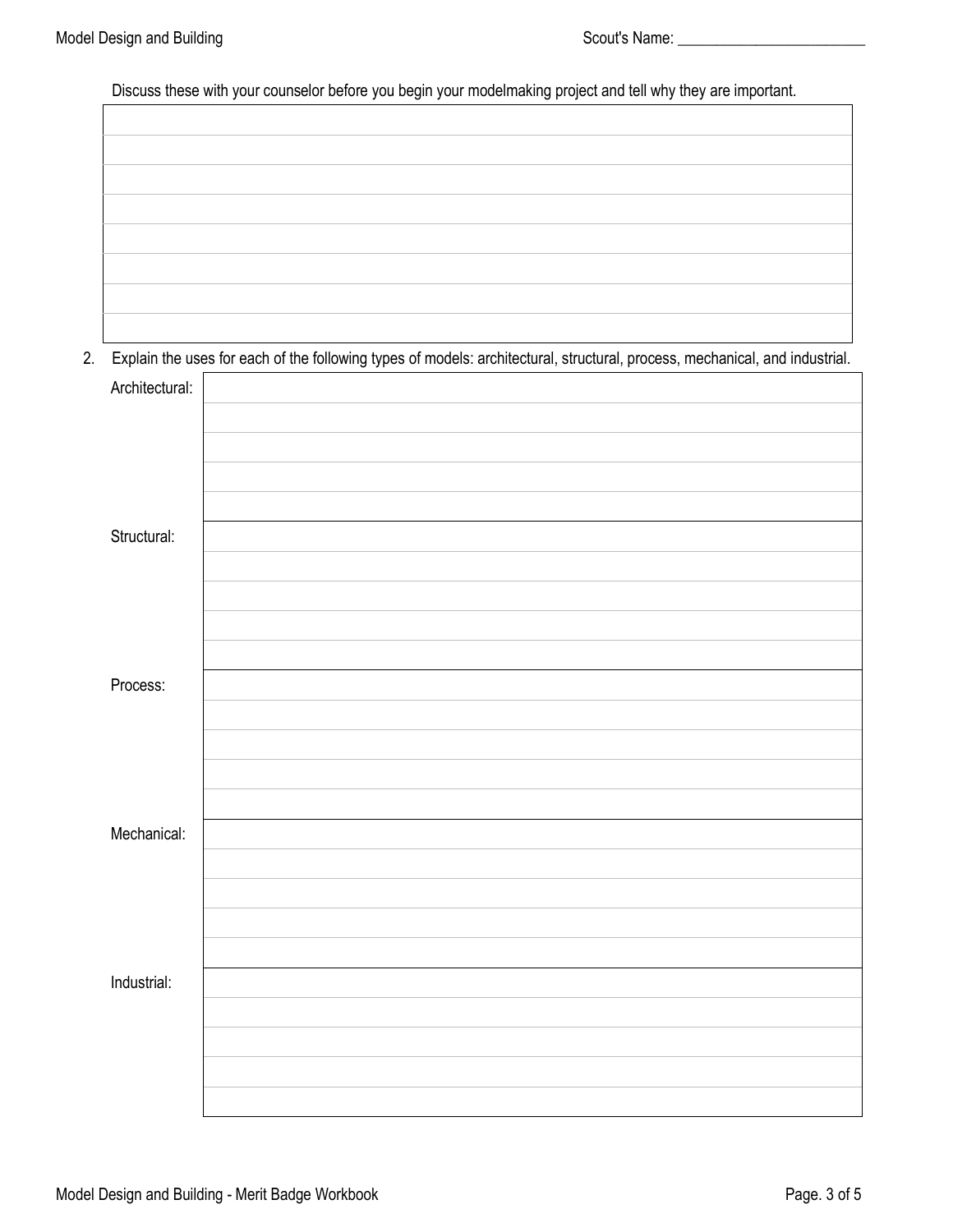Do research into the different types of materials that could be used in making these models.

 3. With your counselor's advice, select a subject from requirement 4 for your model project. Kits may not be used. Subject: \_\_\_\_\_\_\_\_\_\_\_\_\_\_\_\_\_\_\_\_\_\_\_\_\_\_\_\_\_\_\_\_\_\_\_\_\_\_\_\_\_\_\_\_\_\_\_\_\_\_\_\_\_\_\_\_\_\_\_\_\_\_\_\_\_\_\_\_\_\_\_\_\_\_\_\_\_\_\_\_\_\_\_\_\_\_\_\_\_

 Prepare the necessary plans to the proper scale. Tell your counselor why you selected this project.

4. Do ONE of the following: *(Use a separate sheet of paper for your notes.)*

a. Make an architectural model. Build a model of a house to a scale of  $\frac{1}{4}$ " = 10 (1:50 scale) After completing the model, present it to your counselor for approval. Review with your counselor the materials you used and the details of your model.

- $\Box$  b. Build a structural model. Construct a model showing corner construction of a wood-frame building to a scale of 1 $1/2$ " = 1'0" (1:8 scale). All structures shown must be to scale. Cardboard or flat sheet wood stock may be used for sheeting or flooring on the model. Review with your counselor the problems you encountered in gathering the materials and supporting the structure. Be able to name the parts of the floor and wall frames, such as intermediate girder, joist, bridging, subfloor, sill, sole plate, stud, and rafter.
- $\Box$  c. Make a process model. Build a model showing the plumbing system in your house. Show hot and cold water supply, all waste returns, and venting to a scale of 3⁄4" = 1'0" (1:15 scale). After completion, present the model to your counselor. Discuss the scale, the materials used, and any problems you encountered in building the model.
- $\Box$  d. Complete a mechanical model. Build a model of a mechanical device that Uses at least two of the six simple machines. After completing the model, present it to your counselor. Be prepared to discuss materials used, the machine's function, and any particular difficulty you might have encountered.
- e. Make an industrial model. Build a model of an actual passenger-carrying vehicle to a scale of 1" = 1'0" or  $1/2$ " = 1'0" (1:10 or 1:25 scale). Take the dimensions of the vehicle and record the important dimensions. Draw the top, front, rear, and sides of the vehicle to scale. From your plans, build a model of the vehicle. Discuss with your counselor the most difficult part of completing the model.